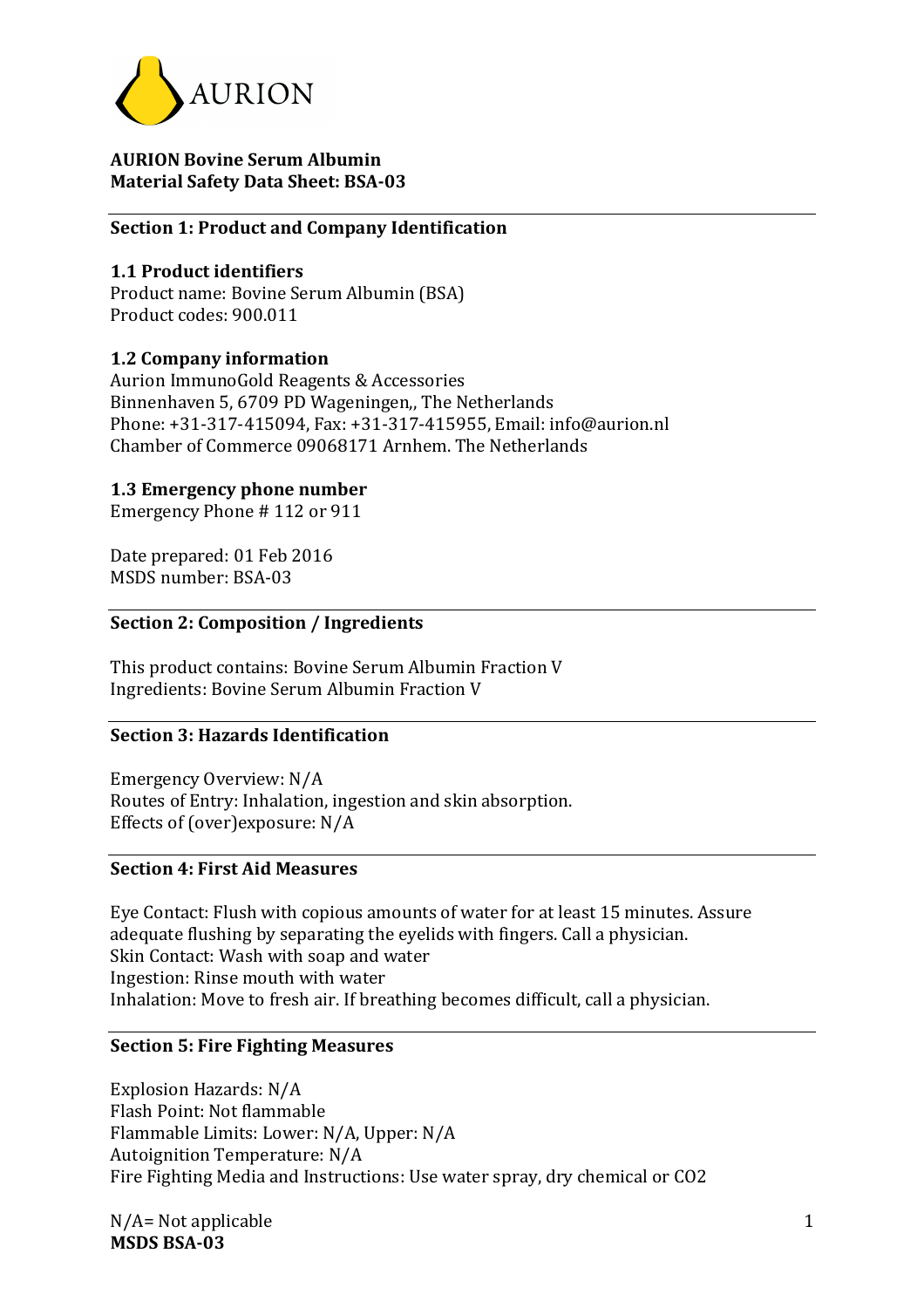

Specific  $Hazard(s)$ : Not available

# **Section 6: Accidental Release Measures**

Evacuation procedures and Safety: Wear rubber gloves.

Cleanup and Disposal of Spill: sweep up and shovel and place in closed containers for disposal. Wash spill site after material pickup is complete with copious amounts of water.

Waste Disposal Methods: According to local guidelines. Observe all local, state and Federal laws.

### **Section 7: Handling and Storage**

Minimum / Maximum Storage Temperatures: 0 - 37°C (273 - 310K), Preferably between 2 - 8°C (275 - 280K Handling: Do not breathe vapors and mists. Do not get on skin or in eyes. Do not ingest. Use handling, storage and disposal procedures that will prevent contamination of water. food or feed. Storage: Store in a refrigerator

### **Section 8: Exposure Controls / Personal Protection**

Respiratory Protection: N/A Ventilation: N/A Protective Gloves: Compatible chemical-resistant gloves. Eye Protection: Chemical safety goggles.

#### **Section 9: Physical and Chemical Properties**

Appearance: Powder

#### **Section 10: Stability and Reactivity**

Stability: Stable under recommended storage conditions

# **Section 11: Toxicological Information**

The toxicological properties have not been thoroughly investigated. Bovine Serum Albumin is not listed as a carcinagen